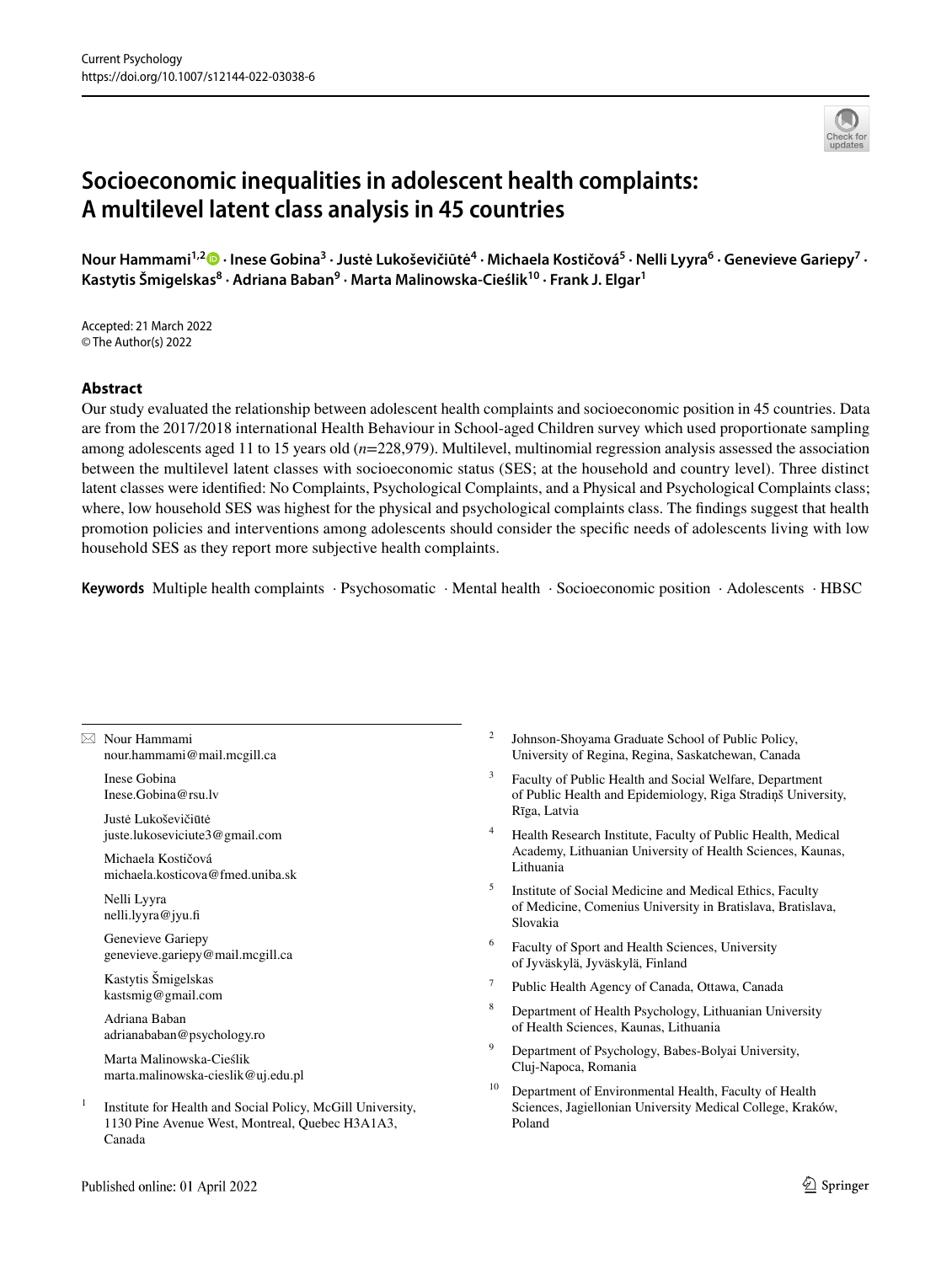### **Background**

Adolescence is often considered the healthiest time of life (Patton et al. [2016\)](#page-11-0); yet, a recent report fnds that 35% of adolescents experience multiple psychosomatic health complaints in Canada and European countries (Inchley et al. [2020](#page-11-1)). Subjective health complaints (i.e., psychosomatic complaints) are self-reported health complaints that often have no obvious organic cause and are often viewed as a stress-reaction to psychosocial tensions (Ravens-Sieberer et al. [2009\)](#page-11-2). According to the shared vulnerability model, physical pain is associated with anxiety disorders and other negative emotional responses among adolescents and adults (Asmundson and Katz [2009;](#page-10-0) Jastrowski Mano et al. [2019\)](#page-11-3). For adolescents, the shared vulnerability model (Jastrowski Mano et al. [2019\)](#page-11-3) suggests that the development and maintenance of chronic pain and poor mental health have shared individual predisposing factors such as stressors, traumatic events, vulnerabilities, and low threshold for alarm. Increased sensitivity to stress gives rise to negative emotional and cognitive responses, such as catastrophizing, fear, and anxiety. These responses ensure the maintenance of pain and poor mental health by increasing avoidance behaviours, cognitive biases, and autonomic nervous system arousal – ultimately resulting in a disabling condition of chronic pain and anxiety (Jastrowski Mano et al. [2019](#page-11-3)). Health complaints can negatively impact adolescents' daily life, functional status, and mental health (Potrebny et al. [2017](#page-11-4)).

Many factors are associated with multiple health complaints, including behavioral, demographic, environmental, and socioeconomic factors (Ravens-Sieberer et al. [2009](#page-11-2); Ottová-Jordan et al. [2015;](#page-11-5) Vaičiūnas and Šmigelskas [2019](#page-11-6)). Namely, socioeconomic inequalities are recognized as important determinants of health and well-being among the general population (Marmot [2004](#page-11-7); Wilkinson and Pickett [2009](#page-11-8)) and among adolescents (Currie et al. [2012;](#page-10-1) Chzhen et al. [2016\)](#page-10-2). Early research in health complaints found that a lower socioeconomic status (SES) was associated with higher odds of health complaints (Ravens-Sieberer et al. [2009](#page-11-2)) and that both relative and absolute diferences in household SES accounted for a signifcant variation in adolescent health complaints (Elgar et al. [2013\)](#page-10-3). The selfdetermination theory postulates that ongoing psychological growth, integrity, and wellbeing can be achieved when basic psychological needs are met (Deci and Ryan [2000](#page-10-4)). The theory defnes basic psychological needs as feelings of autonomy, competence, and relatedness or social connectedness (Deci and Ryan [2000\)](#page-10-4). Di Domenico and Fournier ([2014\)](#page-10-5) built upon these ideas by examining whether the association of SES and health complaints were moderated or mediated by basic psychological needs. Subjective SES

and objective household SES were positively associated with greater need for fulfllment, which in turn was negatively associated with health complaints. These fndings suggest that low individual and household SES are associated with more health complaints, possibly through unmet basic psychological needs.

Further, macro-level socioeconomic factors, such as national income inequality and national wealth, are associated with negative health outcomes (Wilkinson and Pickett [2009\)](#page-11-8). While early past evidence fnds that variations in health complaints among adolescents are mostly explained by individual-level (not macro-level) SES (Holstein et al. [2009](#page-11-9); Ottová-Jordan et al. [2015](#page-11-5)), investigations in the current socioeconomic context are warranted. Given the rising prevalence of health complaints among adolescents, an up to date, in-depth analysis is needed to investigate the association between multiple health complaints and socioeconomic inequalities.

Evidence on adolescent health complaints has also been informed by modelling health complaints' data as a single continuous score (Ravens-Sieberer et al. [2008;](#page-11-10) Cosma et al. [2020\)](#page-10-6). However, health complaints are not a continuous scale but distinct and correlated physical and psychological health symptoms (Hetland et al. [2002;](#page-11-11) Gariepy et al. [2016](#page-10-7)). Measuring health complaints on a continuous scale limits our understanding of the nature of the complaints and their associations with social and health measures. For example, the number of complaints might be the same for a certain group, but the type and severity of the complaints may vary across that group. The extent to which individuals with similar complaints may have similar health and social determinants or outcomes are independent of the number of complaints reported. Thus, novel methodological approaches in measuring psychosomatic complaints that take into consideration the nature and co-occurrence of complaints are warranted.

A novel approach when assessing associations between several correlated variables is to identify which are experienced together and to statistically identify underlying (latent) classes of these variables in a data-driven manner. Latent class analysis (LCA) is a person-centred approach to investigating sets of characteristics and experiences (Lanza et al. [2007](#page-11-12)). The approach addresses a common challenge in health research where multiple overlapping predictors of a health outcome each explain a small amount of variation in an outcome (Collins and Lanza [2010](#page-10-8)). Therefore, mutually controlled associations are not necessarily of most import, nor do they resemble the natural clustering of risk and protective factors in real-world settings. Clinical and policy interventions rarely require evidence on singular statistical associations between specifc variables.

Often, interventions require evidence about profles of risk and resilience while adjusting for correlations between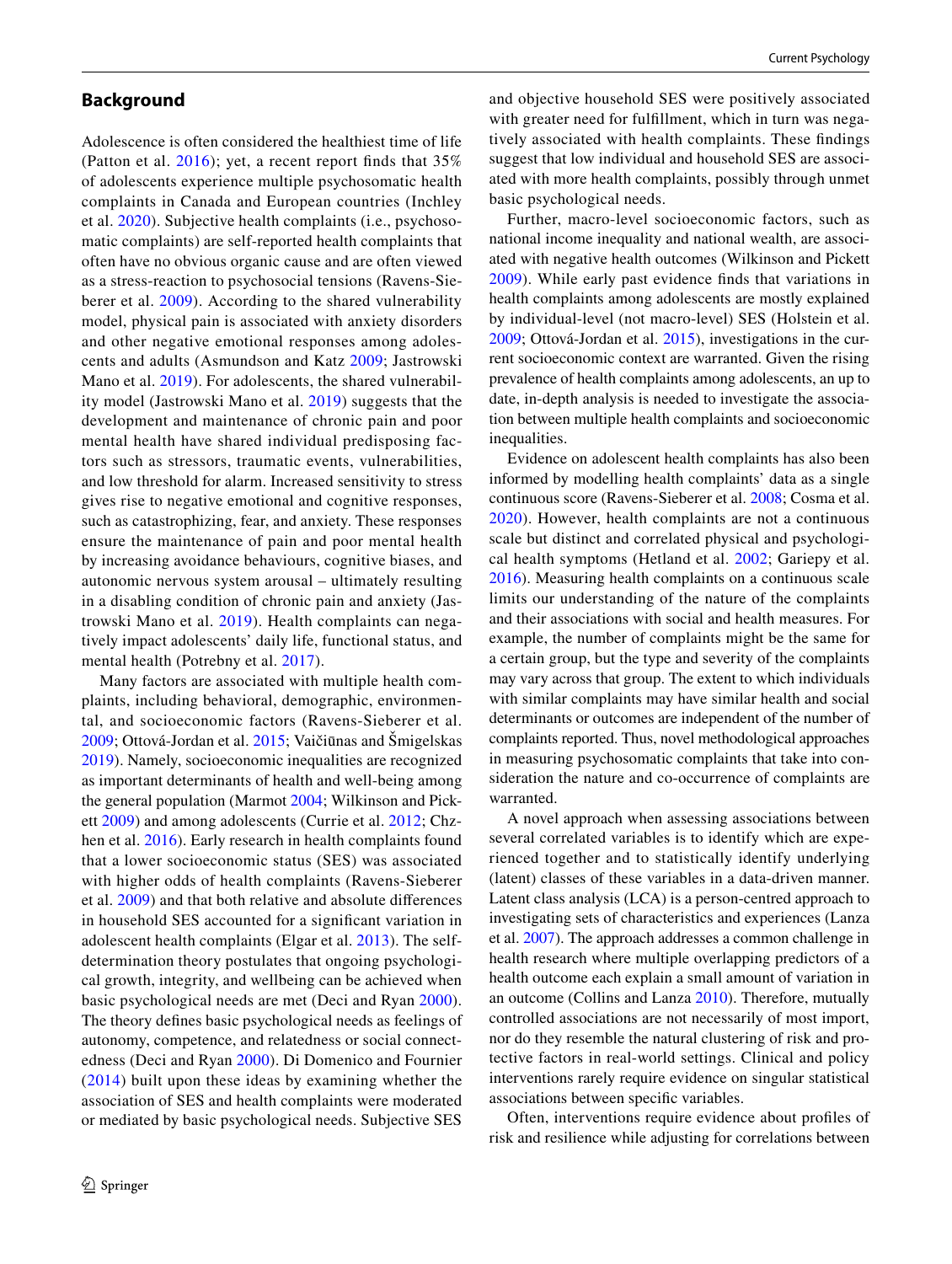adolescents from the same area or location. This can be achieved using a multilevel latent class analysis (MLCA) which identifes which complaints make up each latent class (Henry and Muthén [2010\)](#page-11-13). MLCA shows how adolescents experience multiple health complaints in their daily life, which tend to co-occur and how many distinct classes can be identifed. An advantage of the MLCA is that it takes accounts for the clustered nature of the data which is especially important in international investigations (Henry and Muthén [2010](#page-11-13)). Then, these latent classes can be used as a dependent variable and associations can be drawn with other factors.

### **The study's aims and hypotheses**

Drawing from the shared vulnerability model (Asmundson and Katz [2009](#page-10-0); Jastrowski Mano et al. [2019](#page-11-3)), the self-determination theory (Deci and Ryan [2000](#page-10-4)), Di Domenico and Fournier (Di Domenico and Fournier [2014\)](#page-10-5), and co-occurrence methodology (Lanza et al. [2007](#page-11-12); Henry and Muthén [2010\)](#page-11-13), this study examined (1) the co-occurrence of patterns of psychosomatic health complaints among adolescents by identifying latent classes of health complaints and (2) the relationship between the latent classes of multiple health complaints with socioeconomic status among adolescents from 45 countries participating in 2017/2018 HBSC survey. Based on the literature, we hypothesized that (1) physical pains and psychological complaints co-occured (Jastrowski Mano et al. [2019\)](#page-11-3), possibly in the same latent classes. We also hypothesized that (2) adolescents in classes with more health complaints were more prevalent at lower socioeconomic status, in less wealthy countries, and more unequal in countries with more income inequality (Marmot [2004](#page-11-7); Wilkinson and Pickett [2009\)](#page-11-8).

# **Methods**

# **The Host Study: Health Behaviour in School‑aged Children (HBSC) survey**

Data are from the 2017/2018 international Health Behaviour in School-aged Children (HBSC) survey. HBSC is a schoolbased survey that is carried out every four years in collaboration with the World Health Organization Regional Office for Europe and a host of researchers across 45 countries in Europe and North America. The HBSC aims to investigate adolescents' health and well-being (subjective health, health complaints, life satisfaction), social environments (family, peers, school environment), and health behaviours (tobacco, alcohol, cannabis, drug use) across Europe and North America. This international questionnaire allows for national and cross-national investigations and promotes the collaboration of multidisciplinary teams of researchers across the respective countries.

### **Survey administration**

Adolescents flled the surveys during school hours, and it took approximately 45 minutes to complete. The data were collected by following the international data protocol (Inchley et al. [2020](#page-11-1)). Ethical approval was granted by the appropriate country or region from a university-based review board or equivalent body. Surveys were administered by researchers or teachers using a standard protocol. Standardized information about the study were provided to adolescents and their caregivers. Either active-consent or passive-consent approaches depending on country and school board requirements were used. In addition to fexible withdrawal procedures, surveys were collected in adolescents' respective classrooms during school hours with their teacher or an HBSC researcher present to provide a secure experience. For representative sampling, probability proportionate to size sampling of adolescents at schools was used. Additional details on the HBSC survey design and development are available elsewhere (Roberts et al. [2007,](#page-11-14) [2009](#page-11-15); Inchley et al. [2020](#page-11-1)).

# **Participants**

In each country, representative samples of 11-, 13-, and 15-year-old adolescents from general schools were selected. In our analyses, a total of 45 countries and regions across Europe and North America were included, comprising 1,008 schools and 228,979 adolescents aged 11-15 years old. The mean age was 13.5 years old (SD=1.6), and the sample was comprised of 50.6% female, and 49.4% males (the option for "non-gender binary" was not available across all countries participating in the international survey).

#### **Measures**

#### **Multiple health complaints checklist (dependent variable)**

The HBSC measures multiple health complaints using a checklist which assesses the following physical and psychological complaints: headache, abdominal pain, backache, dizziness, feeling low, irritability or bad mood, feeling nervous, and sleeping difficulties. The scale has proven validity across countries (Haugland and Wold [2001;](#page-11-16) Ravens-Sieberer et al. [2009](#page-11-2); Hagquist et al. [2019](#page-10-9)).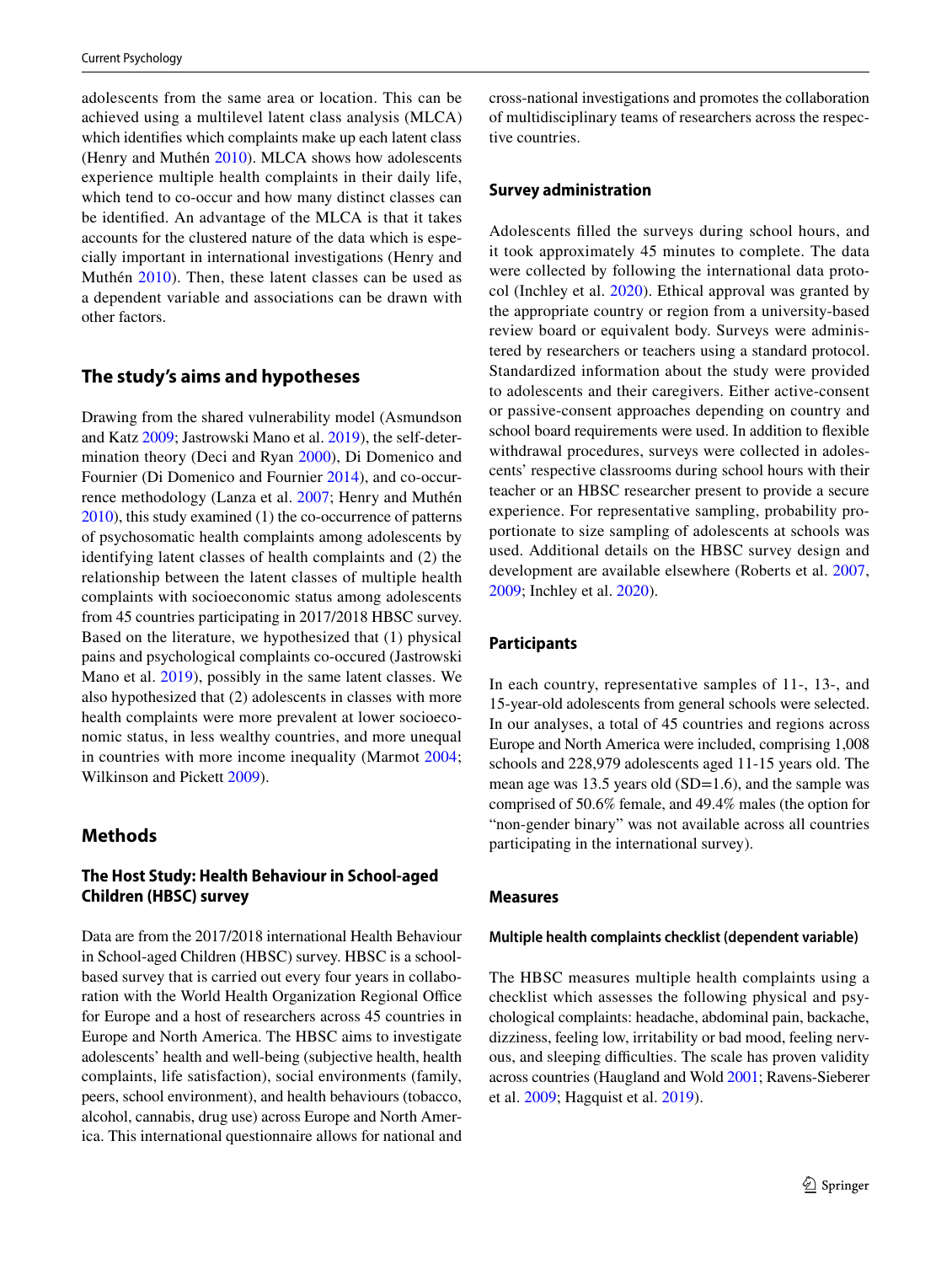#### **Micro‑level socioeconomic status (independent variable)**

Household SES was measured using the HBSC Family Afuence Scale (FAS), a 6-item measure of common material assets in the home (Currie et al. [2008](#page-10-10)): "Do you have your own bedroom for yourself?", "How many bathrooms are in your home?", "Does your family own a car, van or truck?", "How many times did you and your family travel out of your country for a holiday last year? ", "Does your family have a dishwasher at home?" and "How many computers does your family own?". FAS has been found to be a valid measure of adolescent SES across several countries (Molcho et al. [2007](#page-11-17); Hobza et al. [2017](#page-11-18); Corell et al. [2021\)](#page-10-11).

#### **Macro‑level socioeconomic status (independent variables)**

We included two macro-level variables that are strong determinants of adolescent health: national wealth and income inequality (Dorling et al. [2007;](#page-10-12) Swift [2011;](#page-11-19) Ward and Viner [2017](#page-11-20)). For national wealth, we used national gross domestic product per capita (in trillions of current United States dollars), provided by the World Bank from 2018 (The World Bank [2018\)](#page-11-21). As for income inequality, we used 2017's National Gini coefficients from the Standardized World Income Inequality Database (Solt [2016\)](#page-11-22).

#### **Control variables (independent variables)**

The control variables in the model were: gender, age, family meals together, drunkenness, tobacco smoking, and cannabis use. These have been reported to be associated with the socioeconomic status gradient as well as with health complaints (Elgar et al. [2013](#page-10-3); Coley et al. [2018\)](#page-10-13).

### **Data analyses**

#### **Data management**

**Multiple health complaints checklist** The question in the HBSC survey asks "In the last 6 months, how often have you had the following? (Please mark one box for each line)" with each line containing one of the complaints. Response categories included: about every day, more than once per week, about every week, about every month or rarely/never. Each psychological and physical complaints was dichotomized in our analyses with adolescents either having: (i) frequent (more than once a week) or (ii) infrequent (once a week or less) complaints. This was done in-line with previous HBSC research (Inchley et al. 2020) and for simpler interpretation of the latent classes (Henry and Muthén [2010](#page-11-13); Hammami et al. [2019](#page-11-23)).

**Micro‑level socioeconomic status: Household SES (inde‑ pendent variable)** A total FAS score was calculated (ranging from 0 to 13). It was then harmonized by transforming the total score on the FAS scale to weighted proportional ranks (ridit scores) (Mackenbach and Kunst, [1997](#page-11-24); Elgar et al. [2017\)](#page-10-14). This resulted in a SES index (of material deprivation, or slope index of inequality) that ranged from 0 (lowest household SES, or the most deprived) to 1 (highest household SES, or the least deprived) , with a mean of 0.5 (Elgar et al. [2017\)](#page-10-14). We then reversed the index to have 0 represent the highest household SES (i.e., least deprived) and 1 represent the adolescents living with the lowest SES (i.e., most deprived) (Elgar et al. [2017\)](#page-10-14).

#### **Summary statistics**

Summary statistics for the multiple health complaint variables and covariates were reported as a percent and as frequencies.

#### **Multilevel latent class analysis (MLCA)**

MLCA has been described in detail by Henry and Muthén ([2010\)](#page-11-13); MLCA grouped the multiple health complaints into latent classes grouping the most co-occurring complaints into classes. In addition to identifying latent classes, MLCA considers the dependence of students within the same school, unlike the latent class analysis (LCA). For our analyses, 25 models were evaluated for model ft. The appropriate model was chosen after assessing: lowest Bayesian Information Criterion (BIC), highest entropy and the interpretability of the classes – as recommended and reported in previous research (Lanza et al. [2007](#page-11-12); Henry and Muthén [2010](#page-11-13); Hammami et al. [2019\)](#page-11-23).

Previous MLCA analyses among adolescents show that MLCA classes are constant across gender, despite gender diferences being observed across the adolescents' behaviours that were included in the MLCA (Hammami et al. [2019](#page-11-23)); thus, our current analyses did not use a gender-specifc MLCA. MLCA was conducted in Mplus (Muthén and Muthén [2018\)](#page-11-25), while Stata 16.0 (Stata Press [2019\)](#page-11-26) was used for all other analyses.

#### **Regression analyses**

We used mixed-effects, weighted, multinomial regression models to regress the multiple health complaints' latent classes onto SES and the control variables. Models 1 and 3 show the odds of being in a latent class with psychological complaints versus no complaints, Models 2 and 4 show the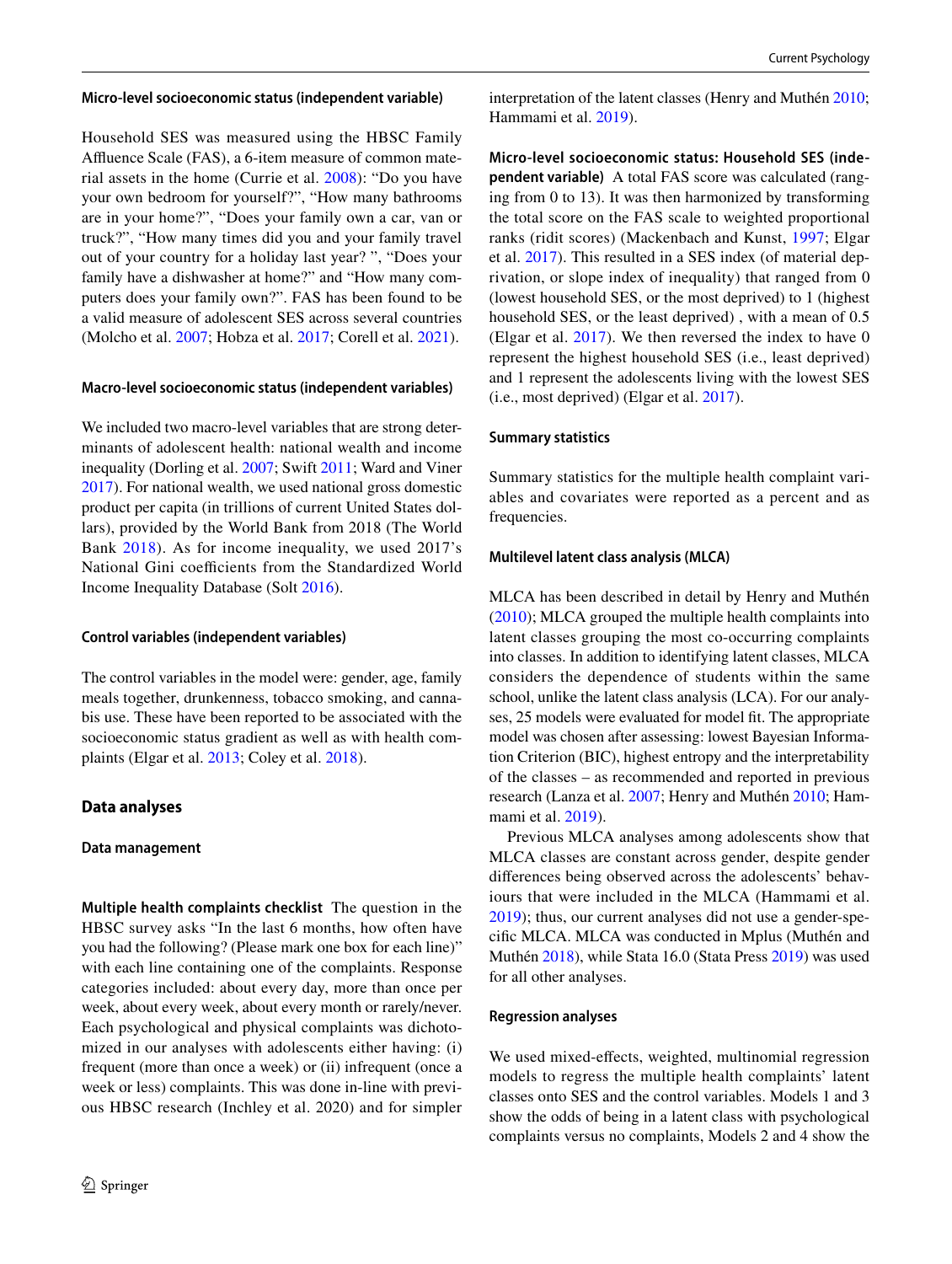odds of being in a latent class with psychological and physical complaints versus no complaints. All models accounted for the three-level clustered nature of the data at the level of the individual, school, and country.

# **Results**

# **Participant characteristics**

Table [1](#page-4-0) shows summary statistics from this sample of adolescents. It displays the complaints in decreasing manner: feeling irritable (42.7%), feeling nervous (42.0%), sleep difficulties  $(34.9\%)$ , feeling low  $(30.4\%)$ , headaches  $(29.1\%)$ , backaches (21.6%), abdominal pain (19.5%) and feeling dizzy (17.5%).

# **Multilevel latent class analysis (MLCA)**

### **MLCA ft statistics**

Table [2](#page-6-0) shows the ft statistics for the 25 MLCA models including: the fixed effects models, random effects models, and random efects models with a continuous factor. The models with the common factor offered better fit statistics than the models without the common factor (judging by lower log-likelihood, BIC, and higher entropy).

Among the models, the model that best described latent classes of multiple health complaints in our sample was the three school and three student latent classes and used a continuous factor, considering the interpretability of the classes. The ft statistics for this model were: 48 free parameters, -914604.3 Log-likelihood, 1829800.6 BIC, and 0.746 entropy. This model also offered a variety of school and student classes to refect the heterogeneity of the sample, in line with previous research (Lanza et al. [2007](#page-11-12); Henry and Muthén 2010; Hammami et al. 2019).

### **MLCA fndings**

The MLCA revealed three profles of student latent classes: (1) the No Complaint group of adolescents who reported no health complaints (44.0% of adolescents), (2) the Psychological Complaints group with predominantly psychological complaints (43.1%) and (3) the Physical and Psychological Complaints group which reported both physical and psychological complaints (12.9%).

Among those in the Psychological Complaints group, 31.7% complained of sleep difficulties, 25.2% of irritability and 21.0% of dizziness, while less than 10% complained of headaches (9.8%), nervousness (8.3%) and feeling low (3.1%) (Fig. [1\)](#page-7-0). Among those in the Physical and Psychological Complaints group, 18.1% complained of irritability,

<span id="page-4-0"></span>

|                                |  | Table 1 Summary statistics among adolescents participating in |  |
|--------------------------------|--|---------------------------------------------------------------|--|
| HBSC – International in 2017/8 |  |                                                               |  |

|                       | Percent | Frequency |
|-----------------------|---------|-----------|
| Gender                |         |           |
| Females               | 50.6    | 115,762   |
| Males                 | 49.4    | 113,217   |
| Total                 | 100     | 228,979   |
| Age (in years)        |         |           |
| 11                    | 34.2    | 56,645    |
| 13                    | 33.8    | 56,715    |
| 15                    | 32.0    | 52,347    |
| Total                 | 100     | 165,707   |
| Irritable             |         |           |
| Frequent              | 42.7    | 95,164    |
| Infrequent            | 57.3    | 127,456   |
| Total                 | 100     | 222,620   |
| Nervous               |         |           |
| Frequent              | 42.0    | 93,444    |
| Infrequent            | 58.0    | 129,264   |
| Total                 | 100     | 222,708   |
| Sleep Difficulty      |         |           |
| Frequent              | 34.9    | 77,105    |
| Infrequent            | 65.1    | 143,889   |
| Total                 | 100     | 220,994   |
| Feel low              |         |           |
| Frequent              | 30.4    | 67,479    |
| Infrequent            | 69.6    | 154,926   |
| Total                 | 100     | 222,405   |
| Headache              |         |           |
| Frequent              | 29.1    | 65,393    |
| Infrequent            | 70.9    | 159,559   |
| Total                 | 100     | 224,952   |
| Backache              |         |           |
| Frequent              | 21.6    | 48,122    |
| Infrequent            | 78.4    | 174,552   |
| Total                 | 100     | 222,674   |
| Abdominal pain        |         |           |
| Frequent              | 19.5    | 43,694    |
| Infrequent            | 80.5    | 179,869   |
| Total                 | 100     | 223,563   |
| Dizzy                 |         |           |
| Frequent              | 17.5    | 38,580    |
| Infrequent            | 82.5    | 182,200   |
| Total                 | 100     | 220,780   |
| Family meals together |         |           |
| Every day             | 49.3    | 105,912   |
| Most days             | 32.5    | 69,636    |
| About once a week     | 8.8     | 18,785    |
| Less often            | 6.8     | 14,605    |
| Never                 | 2.6     | 5,517     |
| Total                 | 100     | 214,455   |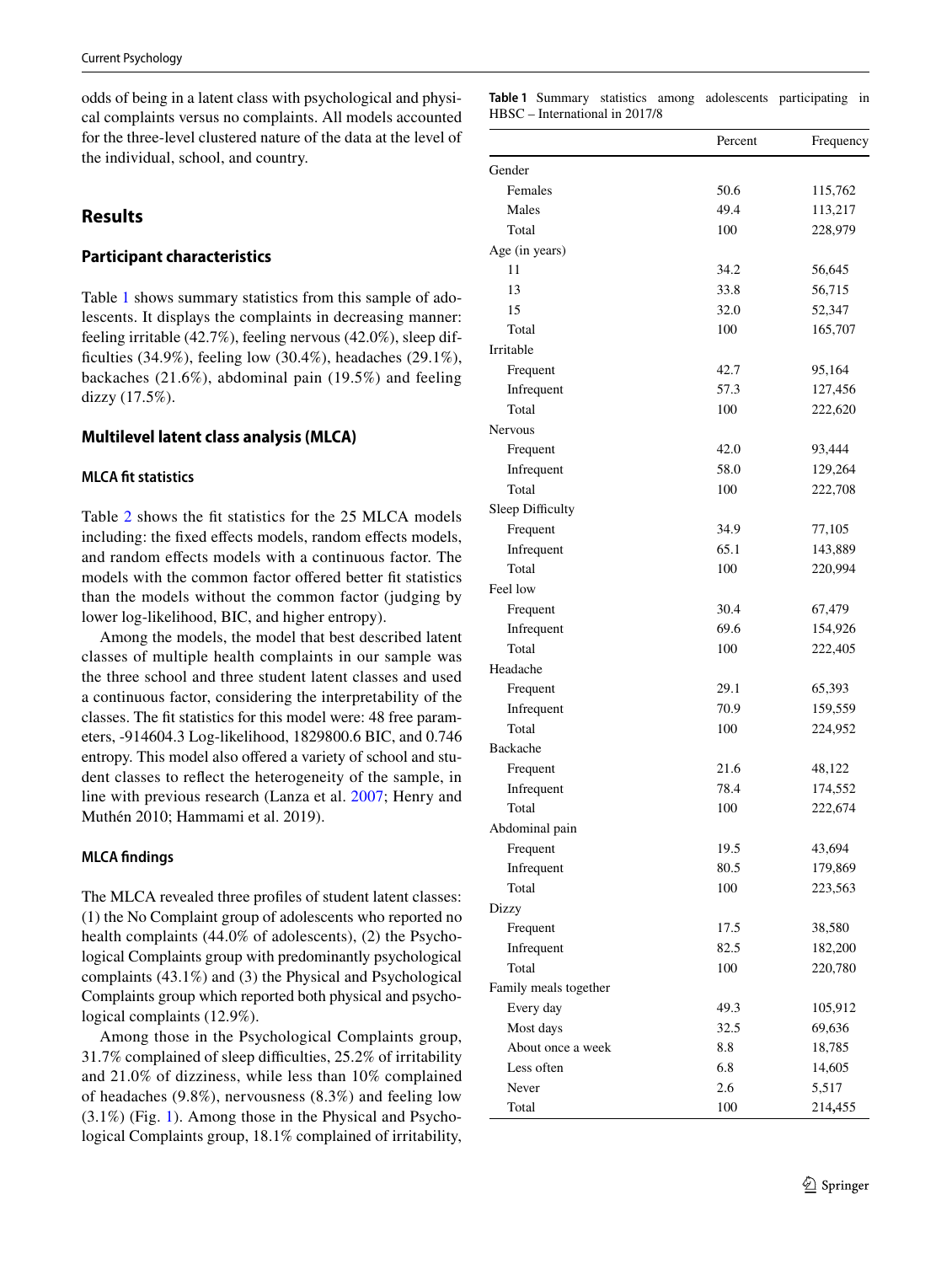**Table 1** (continued)

|                                 | Percent | Frequency |
|---------------------------------|---------|-----------|
| Drunk behaviour in last 30 days |         |           |
| No                              | 93.8    | 200,360   |
| Yes                             | 6.2     | 12,990    |
| Total                           | 100     | 213,350   |
| Smoked in last 30 days          |         |           |
| N <sub>0</sub>                  | 93.0    | 201,491   |
| Yes                             | 7.0     | 15,090    |
| Total                           | 100     | 216,581   |
| Cannabis use in last 30 days    |         |           |
| No                              | 94.4    | 90,997    |
| Yes                             | 5.6     | 5,290     |
| Total                           | 100     | 96,287    |
|                                 |         |           |

Frequent = more than once a week, infrequent = once a week or less.

16.6% of nervousness, 15.3% of headaches, 14.6% of sleep difficulties, 13.4% of feeling low, 9.6% of dizziness, 6.8% of abdominal pain and 5.1% of backaches (Fig. [1](#page-7-0)). While both groups reported health complaints, adolescents in the Psychological Complaints group complained more specifcally about three mostly psychological complaints, whereas adolescents in the Psychological and Physical Complaints group reported a low prevalence of a wide range of health complaints.

Fig. [2](#page-7-1) shows adolescent's distribution in the three school and three student latent classes. The first school latent class consisted of 1.5% of the schools, the second 43.7% of the schools and the third consisted of 54.8% of schools. Although the frst latent class of schools only consists of 1.5% of schools, these schools are important to identify since they have the highest proportion of students who belong to the no complaints latent class (63.2%) and the highest proportion of adolescents belonging to the physical and psychological complaints latent class (32.2%), relative to the other school latent classes, with the remaining 4.7% of adolescents in the psychological complaints latent class (See Fig. [2](#page-7-1)). School latent class 3 had the second highest proportion of adolescents belonging to the no complaints latent class (48.8%) and the lowest proportion of adolescents belonging to the physical and psychological complaints latent class (10.0%), relative to the other school latent classes, with the remaining 41.2% of adolescents in the psychological complaints latent class. As for school latent class 2, these schools had the lowest proportion of adolescents belonging to the no complaints latent class (42.2%) and the second from the highest proportion of adolescents belonging to the physical and psychological complaints latent class (13.0%), relative to the other school latent classes, and the highest proportion of adolescents in the psychological complaints latent class (44.8%). In line with our research question, the remainder of our analyses will address the adolescent latent classes – evaluating school latent class diferences in adolescent health is an aspect for future research to explore.

#### **Regression analyses**

Table [3](#page-8-0) shows the regression models of the health complaints' latent classes on household SES and control variables. Both national wealth and national income inequality were not signifcant in the Models 1 and 2; thus, country level variables are not found to be associated with latent classes of health complaints among adolescents in HBSC's international sample in 2017/2018.

Table [3](#page-8-0) also shows results from the models described above while omitting the macro-level variables (Models 3 and 4). Model 3's results show that adolescents with the lowest household SES were 14% (Odds ratio [OR] =1.14, 95% Confidence Interval  $[C,I] = 1.05, 1.24$  more likely to belong to the Psychological Complaint group than the No complaint group. Model 4's results show that adolescents with the lowest household SES were  $24\%$  (OR = 1.24, 95% C.I.  $= 1.11, 1.37$  more likely to belong to the Physical and Psychological complaints group than the No complaint group.

## **Discussion**

This study identifed three diferent profles of health complaints among adolescents across 45 countries and assessed their association with material deprivation. Our fndings indicate that adolescents belong to one of three health complaint classes: no multiple health complaints, psychological complaints, and a combination of physical and psychological complaints. Low household SES was highest in the latent class with physical and psychological complaints. At the macro-level, the country level indicators national wealth and income inequality were not associated with latent classes of health complaints in our sample of HBSC international adolescents in 2017/2018.

A comprehensive approach to studying health complaints supports a better understanding and more-informed choices directed at preventing, treating, and managing their association with negative health outcomes in adolescence and later in life. Health complaints do not occur in isolation and profles of health complaints may play key roles in the development of physical complaints, psychological complaints, and poor mental health outcomes. For example, it was recently reported that sleep-related problems partially mediated the association between irritability and anxiety (Poznanski et al. [2018\)](#page-11-27). Our study also found that irritability co-occurred with sleep difficulties in both latent classes of adolescents. Another recent study found that adolescents with physical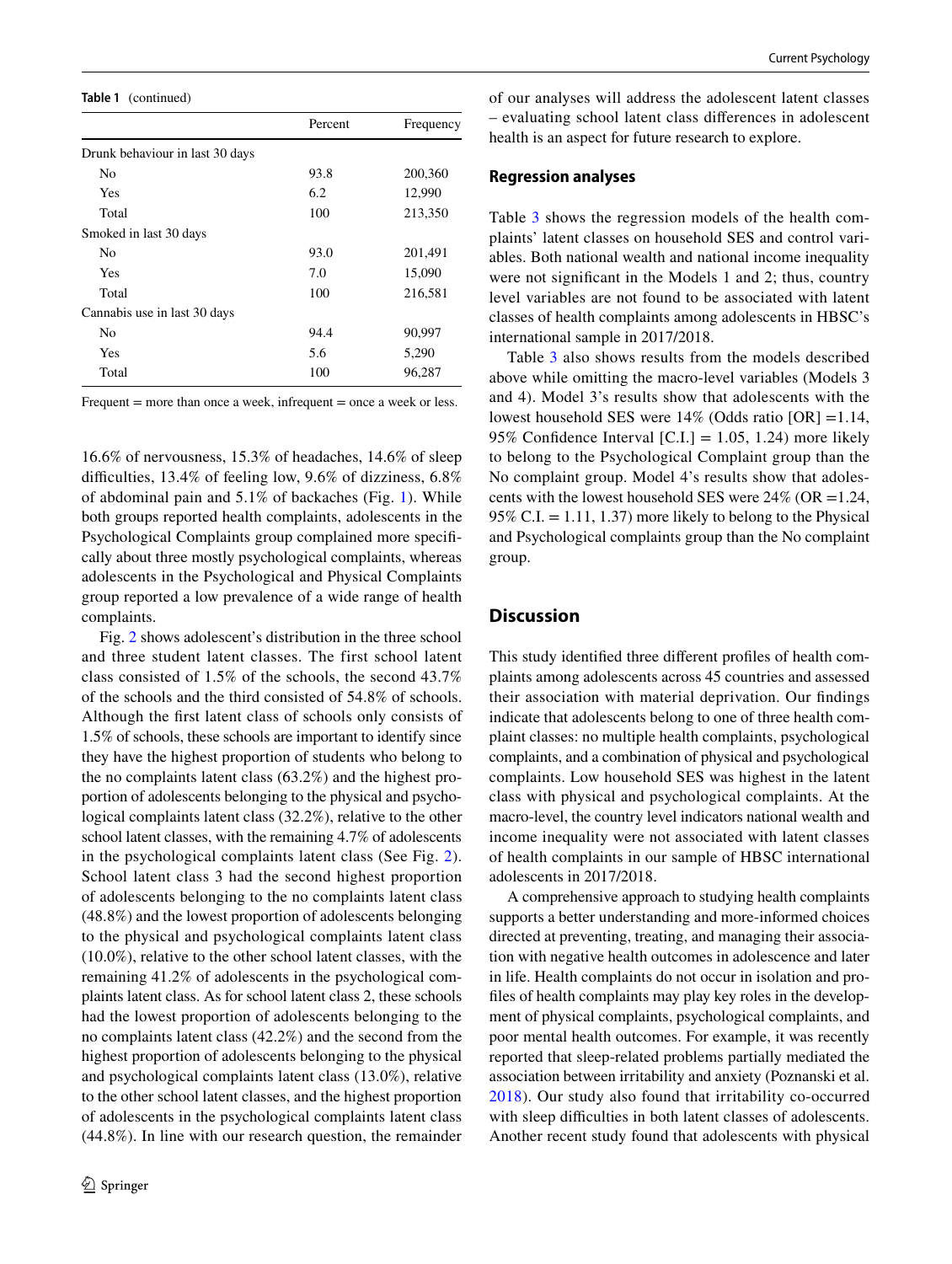<span id="page-6-0"></span>**Table 2** Fit statistics for the multilevel latent class analysis among adolescents participating in HBSC – International in 2017/8

|                                                                                                                                     | Number of student (level 1) latent classes |                |             |                |
|-------------------------------------------------------------------------------------------------------------------------------------|--------------------------------------------|----------------|-------------|----------------|
|                                                                                                                                     | $\mathbf{1}$                               | $\overline{c}$ | 3           | $\overline{4}$ |
| Fixed effects model                                                                                                                 |                                            |                |             |                |
| Number of free parameters                                                                                                           | 8                                          | 17             | 26          | 35             |
| Log-likelihood                                                                                                                      | $-1047416.7$                               | -929548.4      | -915835.4   | $-910637.4$    |
| <b>BIC</b>                                                                                                                          | 2094932.1                                  | 1859306.4      | 1831991.5   | 1821706.4      |
| Entropy                                                                                                                             | $\Omega$                                   | 0.742          | 0.695       | 0.642          |
| Random effects nonparametric multilevel latent class analysis models                                                                |                                            |                |             |                |
| 2 school (level 2) latent classes                                                                                                   |                                            |                |             |                |
| Number of free parameters                                                                                                           | 9                                          | 19             | 29          | 39             |
| Log-likelihood                                                                                                                      | $-1047416.7$                               | -929296.25     | -915528.8   | $-910273.4$    |
| <b>BIC</b>                                                                                                                          | 2094944.5                                  | 1858826.8      | 1831415.2   | 1821027.7      |
| Entropy                                                                                                                             | 0.124                                      | 0.849          | 0.797       | 0.746          |
| 3 school (level 2) latent classes                                                                                                   |                                            |                |             |                |
| Number of free parameters                                                                                                           | 10                                         | 21             | 32          | 43             |
| Log-likelihood                                                                                                                      | $-1047416.7$                               | $-929175.1$    | -915385.9   | -910139.4      |
| <b>BIC</b>                                                                                                                          | 2094956.8                                  | 1858609.2      | 1831166.5   | 1820809.1      |
| Entropy                                                                                                                             | 0.329                                      | 0.761          | 0.737       | 0.702          |
| 4 school (level 2) latent classes                                                                                                   |                                            |                |             |                |
| Number of free parameters                                                                                                           | 11                                         | 23             | 35          | 47             |
| Log-likelihood                                                                                                                      | $-1047416.7$                               | -929156.8      | -915355.6   | $-91008.3$     |
| <b>BIC</b>                                                                                                                          | 2094969.1                                  | 1858597.2      | 1831142.8   | 1820752.2      |
| Entropy                                                                                                                             | 0.009                                      | 0.785          | 0.691       | 0.702          |
| Random effects nonparametric multilevel latent class analysis models with a continuous factor on level 1<br>latent class indicators |                                            |                |             |                |
| 2 school (level 2) latent classes                                                                                                   |                                            |                |             |                |
| Number of free parameters                                                                                                           |                                            | 30             | 42          | 54             |
| Log-likelihood                                                                                                                      |                                            | $-928205$      | $-914776$   | $-909526.2$    |
| <b>BIC</b>                                                                                                                          |                                            | 1856779.9      | 1830070     | 1819718.4      |
| Entropy                                                                                                                             |                                            | 0.867          | 0.811       | 0.759          |
| 3 school (level 2) latent classes                                                                                                   |                                            |                |             |                |
| Number of free parameters                                                                                                           |                                            | 34             | 48          | 62             |
| Log-likelihood                                                                                                                      |                                            | -928076        | $-914604.3$ | -909352.5      |
| <b>BIC</b>                                                                                                                          |                                            | 1856571.3      | 1829800.6   | 1819469.6      |
| Entropy                                                                                                                             |                                            | 0.753          | 0.746       | 0.783          |
| 4 school (level 2) latent classes                                                                                                   |                                            |                |             |                |
| Number of free parameters                                                                                                           |                                            | 38             | 54          | 70             |
| Log-likelihood                                                                                                                      |                                            | $-928025$      | -914486.9   | $-909283.9$    |
| BIC                                                                                                                                 |                                            | 1856518.5      | 1829639.7   | 1819431.1      |
| Entropy                                                                                                                             | $\overline{a}$                             | 0.78           | 0.768       | 0.732          |

complaints (specifcally migraines) experienced more anxiety than their pain-free counterparts in a case-control design (Uçar et al. [2020\)](#page-11-28). Similarly, we found that the latent class with high physical and psychological complaints experienced headaches, sleep difficulties, irritability, as well as nervousness, and feeling low – the latter two complaints were not tested by Uçar and colleages (2020). Our study builds on this work and advances the literature by showing which health complaints co-occur.

Our findings on the co-occurrence of psychosomatic health complaints are supported by the shared vulnerability model among adolescents (Jastrowski Mano et al. [2019](#page-11-3)). The shared vulnerability model suggests that physical pain and anxiety have shared predisposing vulnerabilities, emotional responses, and maintenance factors (Jastrowski Mano et al. [2019\)](#page-11-3). The most frequently reported complaint among adolescents in our study was irritability (reported among 42.7% of adolescents) and it co-occurred with diferent complaints across the latent classes. Among one group of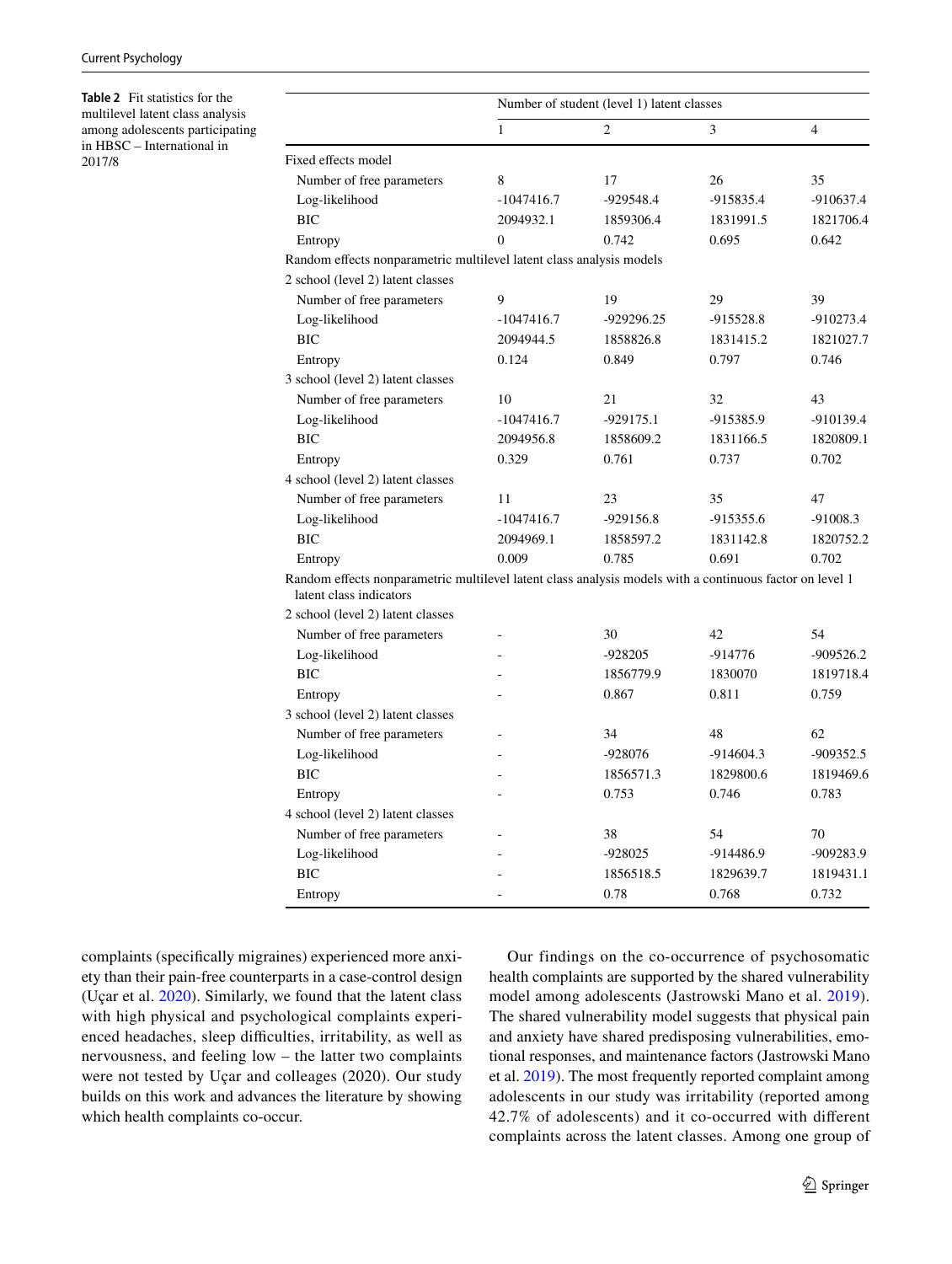<span id="page-7-0"></span>**Fig. 1** Distribution of the multiple health complaints in the latent classes from adolescents with complaints participating in HBSC- International in 2017/8.





<span id="page-7-1"></span>

adolescents, irritability predominantly (i.e., more than 10% of adolescents reported said complaint) co-occurred with sleep difficulties and dizziness and among another group it predominantly co-occurred with nervousness, headaches, sleep difficulties, and feeling low. Not only do health complaints co-occur, a systematic review found that health risk behaviours (e.g., smoking, physical inactivity, sexual risk behaviours, unhealthy diet) also co-occur and that the strongest predictor of engaging in multiple risk behaviours is low SES (Meader et al. [2016](#page-11-29)).

Our study found that household SES was associated with more health complaints, consistent with previous research (Ravens-Sieberer et al. [2009](#page-11-2); Elgar et al. [2013\)](#page-10-3). This fnding can be explained by the social causation hypothesis which posits that stress and other factors associated with deprivation contribute to mental problems among children and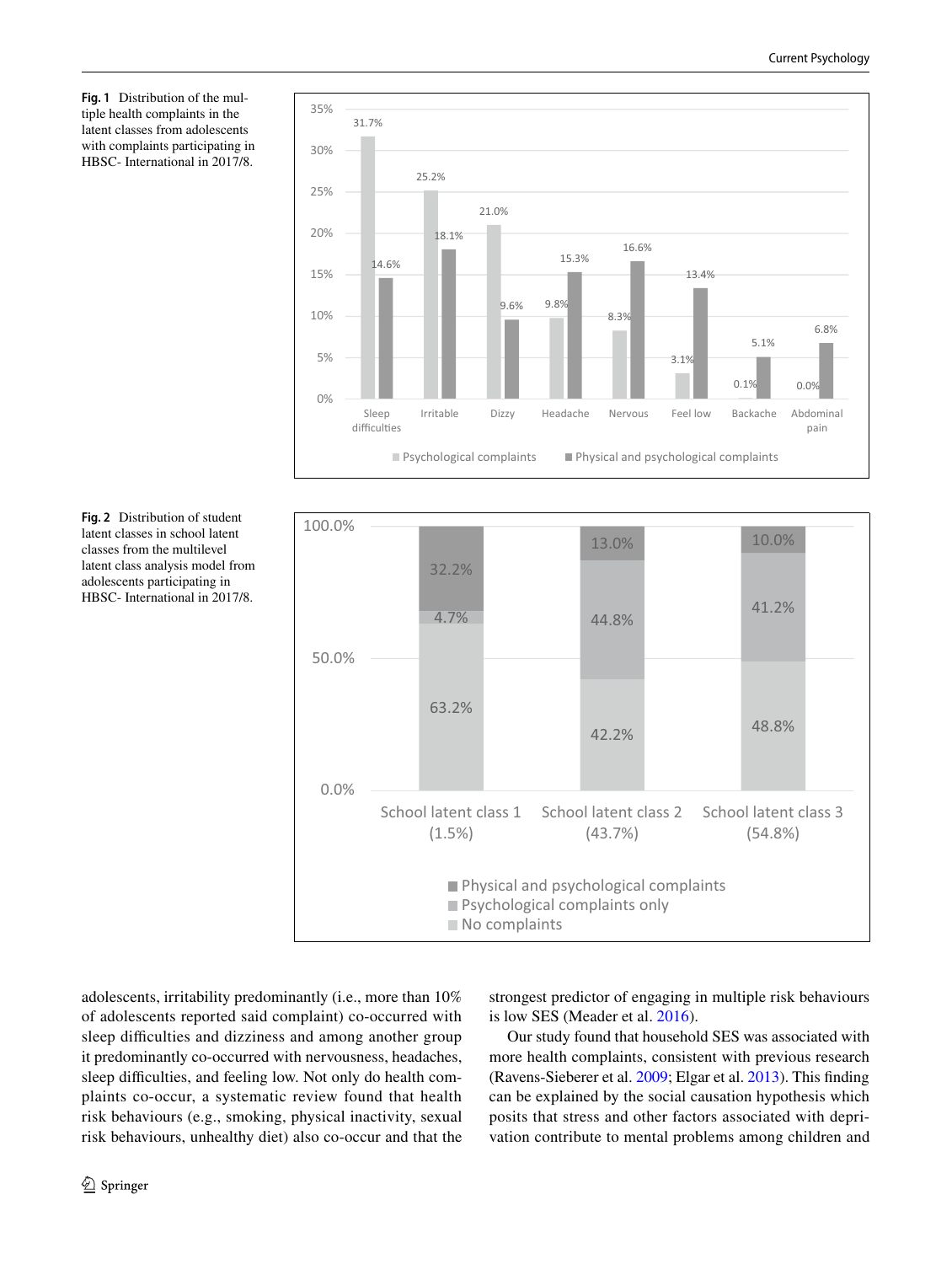#### Current Psychology

<span id="page-8-0"></span>**Table 3** Odds ratios (and 95% Confdence intervals) for being in latent classes with health complaints regressed on household socioeconomic status, country level variables and control variables, among HBSC adolescents participating in 2017/8 as part of the International sample.

|                                  | Model 1 <sup>a</sup> | Model 2 <sup>b</sup> | Model 3 <sup>a</sup> | Model 4 <sup>b</sup> |
|----------------------------------|----------------------|----------------------|----------------------|----------------------|
| Household SES                    | $1.16***$            | $1.27***$            | $1.14**$             | $1.24***$            |
|                                  | $(1.08 - 1.24)$      | $(1.15 - 1.40)$      | $(1.05 - 1.24)$      | $(1.11 - 1.37)$      |
| Gender                           |                      |                      |                      |                      |
| Males (Ref.)                     |                      |                      |                      |                      |
| Females                          | 1.91***              | $4.35***$            | 1.91***              | 4.29***              |
|                                  | $(1.72 - 2.12)$      | $(3.75 - 5.05)$      | $(1.73 - 2.10)$      | $(3.73 - 4.94)$      |
| National wealth, country level   | 1.03                 | 1.06                 |                      |                      |
|                                  | $(0.94 - 1.14)$      | $(0.91 - 1.24)$      |                      |                      |
| Income inequality, country level | 0.18                 | 0.23                 |                      |                      |
|                                  | $(0.0081 - 4.06)$    | $(0.0013 - 40.1)$    |                      |                      |
| Age                              | $1.11***$            | $1.20***$            | $1.11***$            | $1.20***$            |
|                                  | $(1.09 - 1.14)$      | $(1.13 - 1.28)$      | $(1.09 - 1.14)$      | $(1.13 - 1.28)$      |
| Family meals together            |                      |                      |                      |                      |
| Every day (Ref.)                 |                      |                      |                      |                      |
| Most days                        | $1.25***$            | $1.51***$            | $1.25***$            | 1.49***              |
|                                  | $(1.19 - 1.31)$      | $(1.39 - 1.64)$      | $(1.19 - 1.31)$      | $(1.37 - 1.62)$      |
| About once a week                | $1.57***$            | 2.39***              | $1.57***$            | $2.36***$            |
|                                  | $(1.44 - 1.71)$      | $(2.13 - 2.68)$      | $(1.45 - 1.71)$      | $(2.10 - 2.65)$      |
| Less often                       | 1.83***              | $2.87***$            | $1.85***$            | $2.87***$            |
|                                  | $(1.67 - 2.01)$      | $(2.51 - 3.27)$      | $(1.69 - 2.02)$      | $(2.53 - 3.26)$      |
| Never                            | $2.31***$            | $4.77***$            | $2.34***$            | 4.72***              |
|                                  | $(1.96 - 2.73)$      | $(4.11 - 5.53)$      | $(1.20 - 2.73)$      | $(4.06 - 5.48)$      |
| Drunk behaviour in last 30 days  |                      |                      |                      |                      |
| No (Ref.)                        |                      |                      |                      |                      |
| Yes                              | $1.30***$            | $1.80***$            | $1.30***$            | $1.80***$            |
|                                  | $(1.22 - 1.38)$      | $(1.66 - 1.96)$      | $(1.22 - 1.38)$      | $(1.65 - 1.95)$      |
| Smoked in last 30 days           |                      |                      |                      |                      |
| No (Ref.)                        |                      |                      |                      |                      |
| Yes                              | $1.64***$            | 2.37***              | $1.64***$            | $2.37***$            |
|                                  | $(1.49 - 1.80)$      | $(2.09 - 2.68)$      | $(1.50 - 1.79)$      | $(2.09 - 2.69)$      |
| Cannabis use in last 30 days     |                      |                      |                      |                      |
| No (Ref.)                        |                      |                      |                      |                      |
| Yes                              | $1.24**$             | $1.62***$            | $1.26***$            | $1.62***$            |
|                                  | $(1.08 - 1.42)$      | $(1.38 - 1.89)$      | $(1.10 - 1.43)$      | $(1.39 - 1.90)$      |

\*\*\* p<0.001, \*\* p<0.01, \* p<0.05

a Outcome: Latent class with psychological complaints versus no complaints (Ref.)

<sup>b</sup>Outcome: Latent class with physical and psychological complaints versus no complaints (Ref.)

adolescents (Reiss [2013\)](#page-11-30). Domenico and Fournier (2014) further explain the association between deprivation and mental health by suggesting that basic psychological needs act as moderating factors between SES and number of health complaints. They found that when basic psychological needs are met, it negatively moderated the association between SES and the number of health complaints (Di Domenico and Fournier [2014\)](#page-10-5).

Also consistent with previous research, we found that psychosomatic classes were not associated with national wealth and income inequality (Holstein et al. [2009](#page-11-9); Ottová-Jordan et al. [2015](#page-11-5)). This indicates that adolescent health complaints

are sensitive to household SES but not country-level wealth or inequality . Similar associations were reported in an earlier HBSC study on life satisfaction (Levin et al. [2011\)](#page-11-31) and health complaints (Cosma et al. [2020](#page-10-6); Dierckens et al. [2020](#page-10-15)). This suggests that household SES plays a stronger role in adolescents' wellbeing relative to their country's wealth or inequalities consistently up to the years 2017/2018 (i.e., before the COVID-19 pandemic).

Strengths of our study include our application of MLCA in examining classes of symptom profles rather than the traditional monotonic approach (more is worse). Our study identifed classes of symptoms that co-occur and the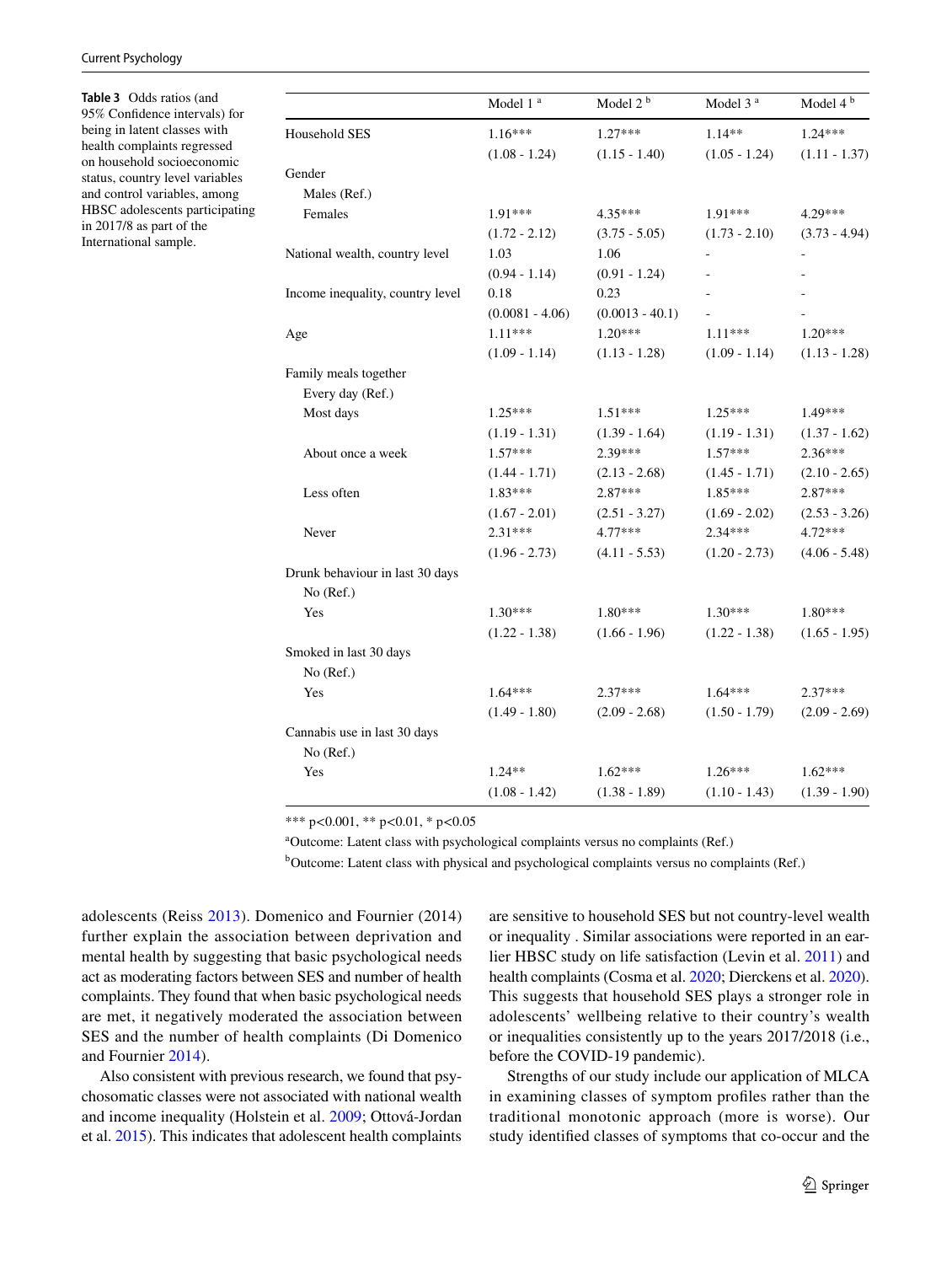socioeconomic patterning of these classes. Mental health research generally follows a variable-centred approach that operationalises the structure of complex health concepts and then analyzes minute but statistically signifcant associations between single variables, usually involving symptoms or a measure of disability or impairment. It is purposefully atomistic in its approach and contrives a level of precision, statistical control and sometimes causal inference that are not ecologically valid. Person-centred analyses like MLCA complements this approach by describing naturally occurring classes of contextual and individual characteristics and health complaints. It portrays adolescents' health and wellbeing in a more holistic fashion and shifts the focus of the analysis from contrived measurement-driven concepts to groups of adolescents that share certain characteristics and experiences (Magnusson and Stattin [1998](#page-11-32)). This idiographic, person-centred approach takes within-individual variations into account rather than dismissing them as measurement error. MLCA thereby creates knowledge that has greater ecological validity and practical relevance for health policy and programs including psychological practice and intervention.

As for limitations of our study, adolescents missing information on one of the FAS questions were excluded from the Ridit calculations (due to the nature of the analysis; n=16,957 out of 228,979); thus, only adolescents with complete data on household SES were included (Bross [1958](#page-10-16); Elgar et al. [2017](#page-10-14)). Also, the measurement of household SES can be viewed as a rudimentary consumption-based measure of material wealth, diferent results might have emerged had we used data on household income or parental occupation or education. Such fndings would help direct public health policies to focus on reducing socioeconomic inequalities in the society; as inequalities are associated with a higher prevalence of health risk behaviours, health complaints among children and adolescents (Pillas et al. [2014](#page-11-33); Meader et al. [2016;](#page-11-29) Carrilero et al. [2021\)](#page-10-17) . Developing more equitable societies means sustained investments in structural and social changes that promote neighborhood physical spaces, access to resources (e.g., health care, social care, education, healthy food, and drinking water), and fostering cultural norms to value healthy communities (Dubowitz et al. [2016](#page-10-18)).

Future research may wish to evaluate the co-occurrence of heath complaints with positive health behaviours and experiences (Petersen et al. [2019\)](#page-11-34). For example, Elvin et al. [\(2021\)](#page-10-19) identifed latent profles for irritability with positive well-being characteristics. The authors found that adolescents with high irritability had low emotional self-regulation and those with moderate irritability had low behavioural control. Both groups of adolescents had higher depression and anxiety symptoms as well when compared with their low irritability peers. Adolescents with low irritability were associated with high positive well-being characteristics. As such, the authors suggested promoting programs that emphasize positive functioning among adolescents by focusing on developing emotional self-regulation, behavioural control, and pro-social functioning among other positive well-being characteristics (Elvin et al. [2021\)](#page-10-19). Research and policies beneft from such fndings as they provide holistic understandings of adolescents' co-occurring health related behaviours (both positive and negative) in the aim of leveraging these fndings and positive well-being characteristics towards healthier policies and programs for adolescents' health. Practical implications of our fndings suggest that improving health complaints among adolescent populations should consider their background, socio-demographics, and possibly other social and structural determinants of health.

# **Conclusion**

Our study presented a novel approach in evaluating physical and psychological health complaints among adolescents by grouping co-occurring complaints into latent classes and assessing the association between these latent classes of health complaints with individual and macro-level SES across adolescents in Canada and countries in Europe using multilevel analysis. We found that adolescents belong to one of three distinct latent classes of latent classes: no health complaints, psychological complaints, or physical and psychological health complaints. Among the group of adolescents with psychological complaints, irritability predominantly co-occurred with sleep difficulties and dizziness and among the group with physical and psychological health complaints, irritability predominantly co-occurred with nervousness, headaches, sleep difficulties, and feeling low. Understanding co-occurring complaints will inform future studies as to which complaints to further investigate in developmental, prospective, and causal investigations with health outcomes. Adolescents who reported lower SES also reported being in a latent class with health complaints; however, this was only signifcant at the household-level, not at the macro/country-level.

**Availability of data and material** The datasets generated and/or analysed during the current study are not publicly available due restrictions on sharing the data.

**Code availability** The datasets generated and/or analysed during the current study are not publicly available due restrictions on sharing the code.

**Funding** HBSC is an international study carried out in collaboration with WHO/EURO. The International Coordinator of the 2017/2018 survey was Jo Inchley (University of Glasgow) and the Data Bank Manager was prof. Oddrun Samdal (University of Bergen).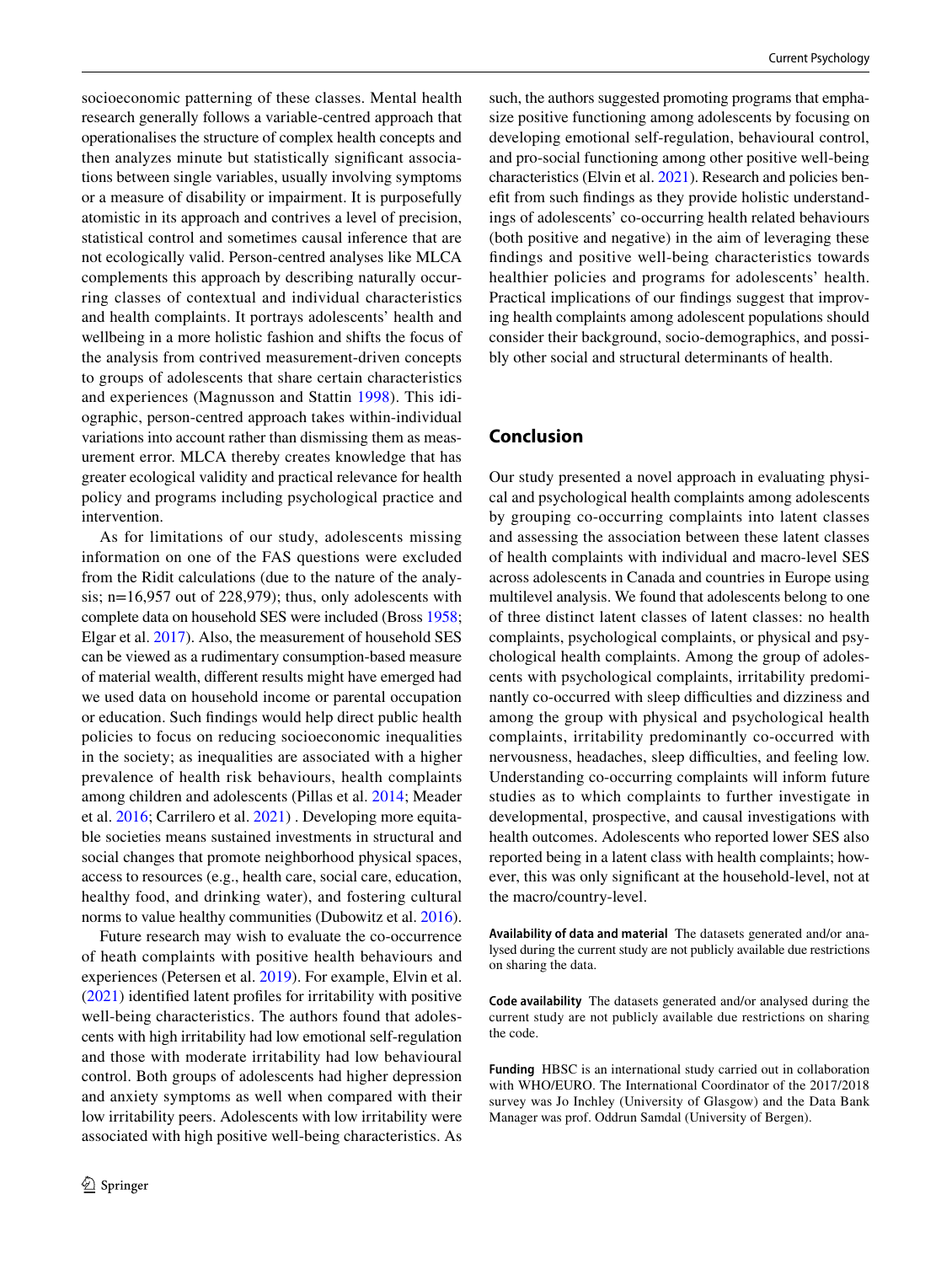The 2017/2018 survey was conducted by Principal Investigators in 45 countries and regions: Albania (G. Qirjako), Armenia (S. Sargsyan & M. Melkumova), Austria (R. Felder-Puig), Azerbaijan (J. Mammadov & G. Hagverdiyev), Belgium (Flemish) (B. de Clercq & M. Dierckens), ), Belgium (French) (K. Castetbon), Bulgaria (L. Vasileva), Canada (W. Pickett & W. Craig), Croatia (I.A. Šimetin), Czechia (M. Kalman), Denmark (M. Rasmussen), Estonia (K. Aasvee & L. Oja), Finland (J. Tynjälä), France (E. Godeau), Germany (M. Richter), Greece (A. Kokkevi), Greenland (B. Niclasen), Hugary (Á. Németh), Iceland (A.M. Arnarsson), Ireland (S. Nic Gabhainn), Israel (Y. Harel-Fisch), Italy (F. Cavallo & A. Vieno), Latvia (I. Pudule), Lithuania (K. Šmigelskas), Luxembourg (Y. Wagener, B. Ziade & H. Willems), Malta (C. Gauci), Netherlands (G. Stenens & S. van Dorsselaer), North Macedonia (L. Kostarova Unkovska), Norway (O. Samdal), Poland (J. Mazur & A. Malkowska-Szkutnik), Portugal (M. Gaspar de Matos), Republic of Moldova (G. Lesco), Romania (A. Baban), Russian Federation (A. Matochkina), Serbia (J. Gudelj Rakic), Slovakia (A. Madarasova Geckova), Slovenia (H. Jeriček Klanšček), Spain (C. Moreno Rodriguez), Sweden (P. Lofstedt), Switzerland ( M. Delgrande Jordan & H. Kuendig), Turkey (O. Ercan), Ukraine (O. Balakireva), England (F. Brooks & E. Klemera), Scotland (J. Inchley), Wales (C. Roberts). For details, see [http://www.hbsc.org"](http://www.hbsc.org)

### **Declarations**

**Conflicts of interest** On behalf of all authors, the corresponding author states that there are no conficts of interest.

**Ethical statement** Either active-consent or passive-consent approaches depending on country and school board requirements were used. Appropriate ethical approval was gained in all countries and regions.

**Consent to participate** Either active-consent or passive-consent approaches depending on country and school board requirements were used.

**Consent for publication** Not Applicable

**Open Access** This article is licensed under a Creative Commons Attribution 4.0 International License, which permits use, sharing, adaptation, distribution and reproduction in any medium or format, as long as you give appropriate credit to the original author(s) and the source, provide a link to the Creative Commons licence, and indicate if changes were made. The images or other third party material in this article are included in the article's Creative Commons licence, unless indicated otherwise in a credit line to the material. If material is not included in the article's Creative Commons licence and your intended use is not permitted by statutory regulation or exceeds the permitted use, you will need to obtain permission directly from the copyright holder. To view a copy of this licence, visit <http://creativecommons.org/licenses/by/4.0/>.

### **References**

- <span id="page-10-0"></span>Asmundson GJG, Katz J (2009) Understanding the co-occurrence of anxiety disorders and chronic pain: State-of-the-art. Depress. Anxiety
- <span id="page-10-16"></span>Bross, I. D. J. (1958). How to Use Ridit Analysis. *Biometrics.* [https://](https://doi.org/10.2307/2527727) [doi.org/10.2307/2527727](https://doi.org/10.2307/2527727)
- <span id="page-10-17"></span>Carrilero, N., Dalmau-Bueno, A., & García-Altés, A. (2021). Socioeconomic inequalities in 29 childhood diseases: evidence from a

1,500,000 children population retrospective study. *BMC Public Health.* <https://doi.org/10.1186/s12889-021-11230-9>

- <span id="page-10-2"></span>Chzhen, Y., de Neubourg, C., Plavgo, I., & de Milliano, M. (2016). Child Poverty in the European Union: the Multiple Overlapping Deprivation Analysis Approach (EU-MODA). *Child Indic Res.* <https://doi.org/10.1007/s12187-015-9321-7>
- <span id="page-10-13"></span>Coley, R. L., Sims, J., Dearing, E., & Spielvogel, B. (2018). Locating Economic Risks for Adolescent Mental and Behavioral Health: Poverty and Affluence in Families, Neighborhoods, and Schools. *Child Dev.* <https://doi.org/10.1111/cdev.12771>
- <span id="page-10-8"></span>Collins LM, Lanza ST (2010) Latent Class and Latent Tranistion Analysis With Applications in the Social, Behavioral, and Health Sciences. John Wiley & Sons, Inc., New Jersey
- <span id="page-10-11"></span>Corell, M., Chen, Y., Friberg, P., et al. (2021). Does the family afuence scale refect actual parental earned income, level of education and occupational status? A validation study using register data in Sweden. *BMC Public Heal, 211*(21), 1–11. [https://doi.org/10.](https://doi.org/10.1186/S12889-021-11968-2) [1186/S12889-021-11968-2](https://doi.org/10.1186/S12889-021-11968-2)
- <span id="page-10-6"></span>Cosma, A., Stevens, G., Martin, G., et al. (2020). Cross-National Time Trends in Adolescent Mental Well-Being From 2002 to 2018 and the Explanatory Role of Schoolwork Pressure. *J Adolesc Heal.* <https://doi.org/10.1016/j.jadohealth.2020.02.010>
- <span id="page-10-10"></span>Currie, C., Molcho, M., Boyce, W., et al. (2008). Researching health inequalities in adolescents: The development of the Health Behaviour in School-Aged Children (HBSC) Family Affluence Scale. *Soc Sci Med.* <https://doi.org/10.1016/j.socscimed.2007.11.024>
- <span id="page-10-1"></span>Currie C, Zanotti C, Morgan A, et al (2012) Social determinants of health and well-being among young pople. Heal Behav Sch Child Study Int Rep From 2009/2010 Surv
- <span id="page-10-4"></span>Deci, E. L., & Ryan, R. M. (2000). The "what" and "why" of goal pursuits: Human needs and the self-determination of behavior. *Psychol Inq.* [https://doi.org/10.1207/S15327965PLI1104\\_01](https://doi.org/10.1207/S15327965PLI1104_01)
- <span id="page-10-5"></span>Di Domenico, S. I., & Fournier, M. A. (2014). Socioeconomic Status, Income Inequality, and Health Complaints: A Basic Psychological Needs Perspective. *Soc Indic Res.* [https://doi.org/10.1007/](https://doi.org/10.1007/s11205-013-0572-8) [s11205-013-0572-8](https://doi.org/10.1007/s11205-013-0572-8)
- <span id="page-10-15"></span>Dierckens, M., Weinberg, D., Huang, Y., et al. (2020). National-Level Wealth Inequality and Socioeconomic Inequality in Adolescent Mental Well-Being: A Time Series Analysis of 17 Countries. *J Adolesc Heal.* <https://doi.org/10.1016/j.jadohealth.2020.03.009>
- <span id="page-10-12"></span>Dorling, D., Mitchell, R., & Pearce, J. (2007). The global impact of income inequality on health by age: An observational study. *Br Med J.* <https://doi.org/10.1136/bmj.39349.507315.DE>
- <span id="page-10-18"></span>Dubowitz, T., Orleans, T., Nelson, C., et al. (2016). Creating healthier, more equitable communities by improving governance and policy. Health Aff. https://doi.org/10.1377/hlthaff.2016.0608
- <span id="page-10-3"></span>Elgar, F. J., Craig, W., & Trites, S. J. (2013). Family dinners, communication, and mental health in Canadian adolescents. *J Adolesc Heal.* <https://doi.org/10.1016/j.jadohealth.2012.07.012>
- <span id="page-10-14"></span>Elgar FJ, Xie A, Pförtner T-K, et al (2017) Assessing the View From Bottom: How to Measure Socioeconomic Position and Relative Deprivation in Adolescents
- <span id="page-10-19"></span>Elvin, O. M., Modecki, K. L., Finch, J., et al. (2021). Joining the pieces in childhood irritability: Distinct typologies predict conduct, depressive, and anxiety symptoms. *Behav Res Ther.* [https://doi.](https://doi.org/10.1016/j.brat.2020.103779) [org/10.1016/j.brat.2020.103779](https://doi.org/10.1016/j.brat.2020.103779)
- <span id="page-10-7"></span>Gariepy, G., McKinnon, B., Sentenac, M., & Elgar, F. J. (2016). Validity and Reliability of a Brief Symptom Checklist to Measure Psychological Health in School-Aged Children. *Child Indic Res.* <https://doi.org/10.1007/s12187-015-9326-2>
- <span id="page-10-9"></span>Hagquist, C., Due, P., Torsheim, T., & Välimaa, R. (2019). Crosscountry comparisons of trends in adolescent psychosomatic symptoms - A Rasch analysis of HBSC data from four Nordic countries. *Health Qual Life Outcomes.* [https://doi.org/10.1186/](https://doi.org/10.1186/s12955-019-1097-x) [s12955-019-1097-x](https://doi.org/10.1186/s12955-019-1097-x)